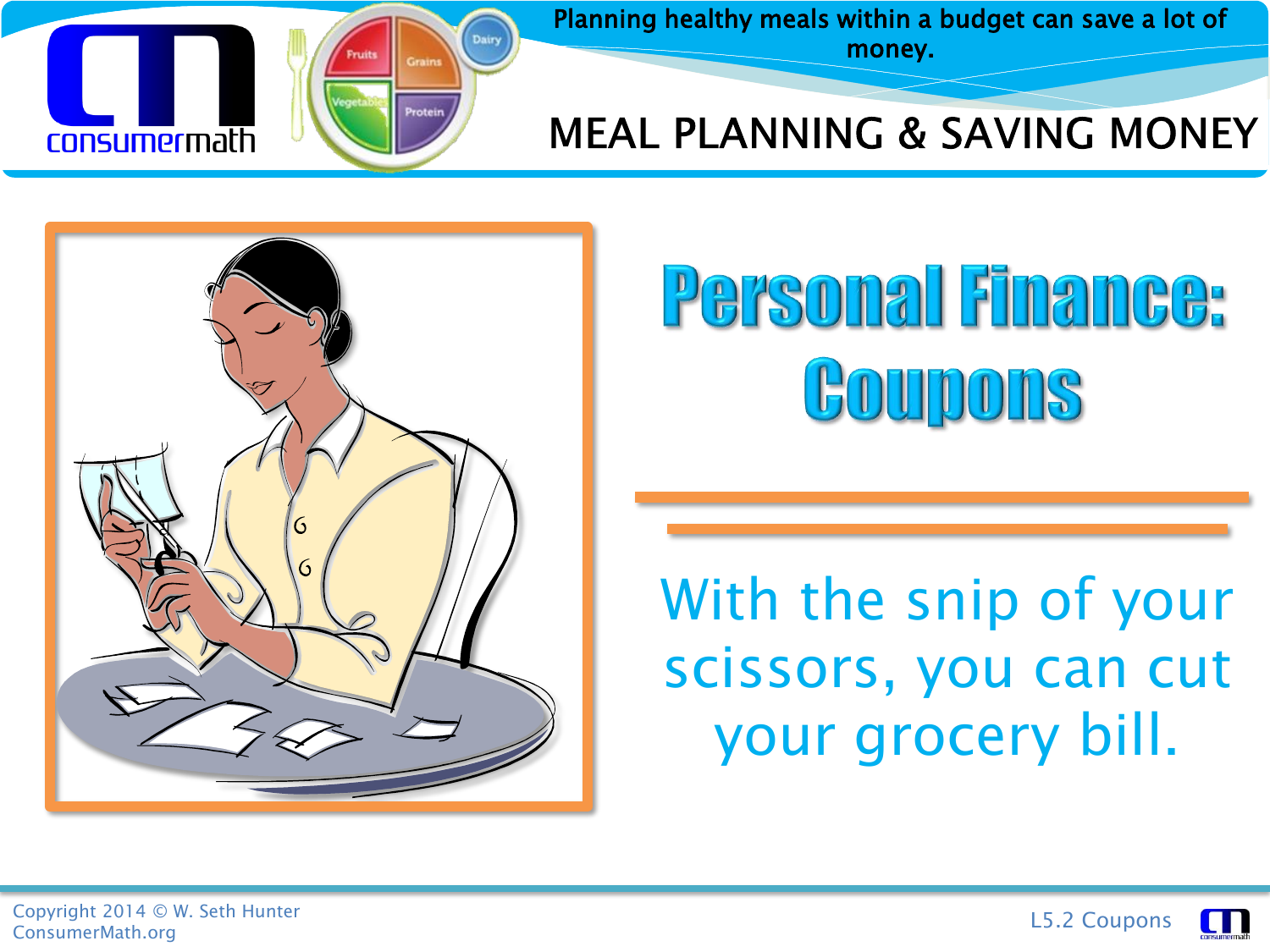



#### Students will learn how to use coupons to save money.



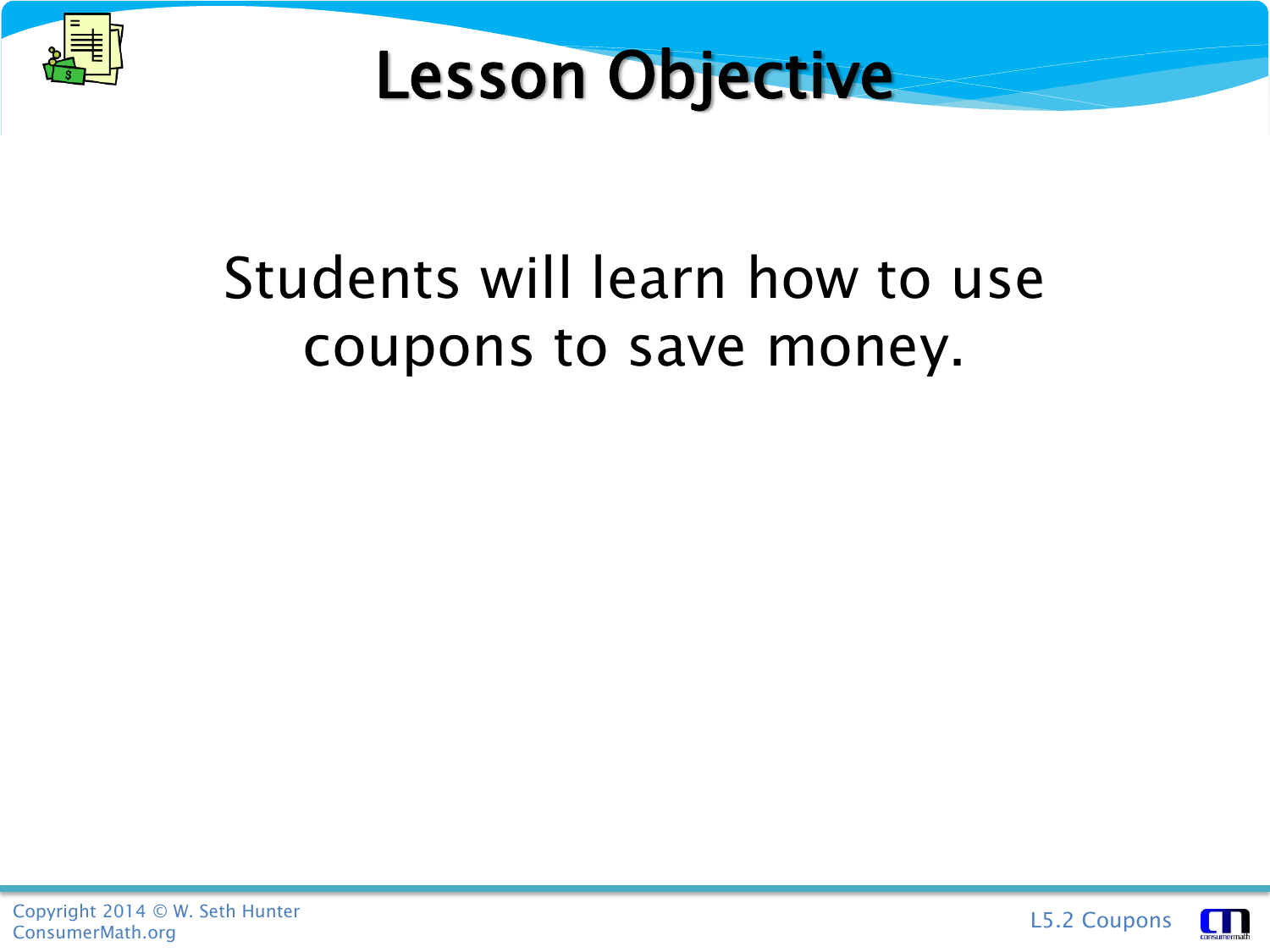

I need to buy meals for a week. However, I keep losing my job and don't have a lot of money. I cut some coupons out of the newspaper to try to save money. One of the coupons is as follows:

- \$1.00 off a bag of potatoes. It says that it expires on December 31.
- How much time do I have left to use the coupon? Assume today is October 14.

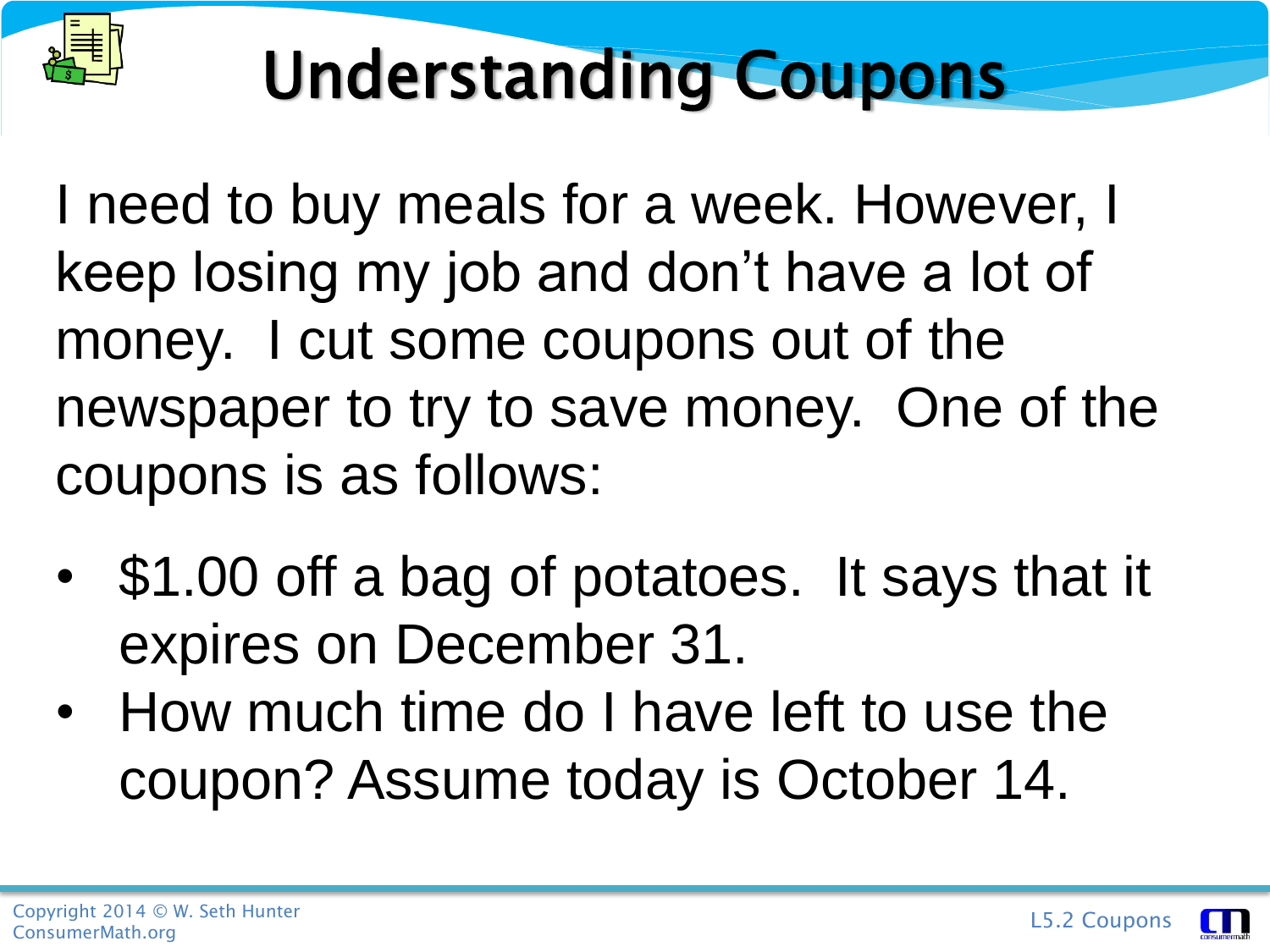

I need to buy meals for a week. However, I keep  $log$   $\frac{1}{2}$   $\frac{1}{2}$   $\frac{1}{2}$   $\frac{1}{2}$   $\frac{1}{2}$   $\frac{1}{2}$   $\frac{1}{2}$   $\frac{1}{2}$   $\frac{1}{2}$   $\frac{1}{2}$   $\frac{1}{2}$   $\frac{1}{2}$   $\frac{1}{2}$   $\frac{1}{2}$   $\frac{1}{2}$   $\frac{1}{2}$   $\frac{1}{2}$   $\frac{1}{2}$   $\frac{1}{2}$   $\frac{1}{2}$   $\frac{1}{2}$   $\$ money. Sup is nuch the coupons of the money. newspa coupons is as follows: Step 1: Identify the pertinent information.

- \$1.00 off a bag of potatoes. It says that it expires on December 31.
- How much time do I have left to use the coupon? Assume today is October 14.

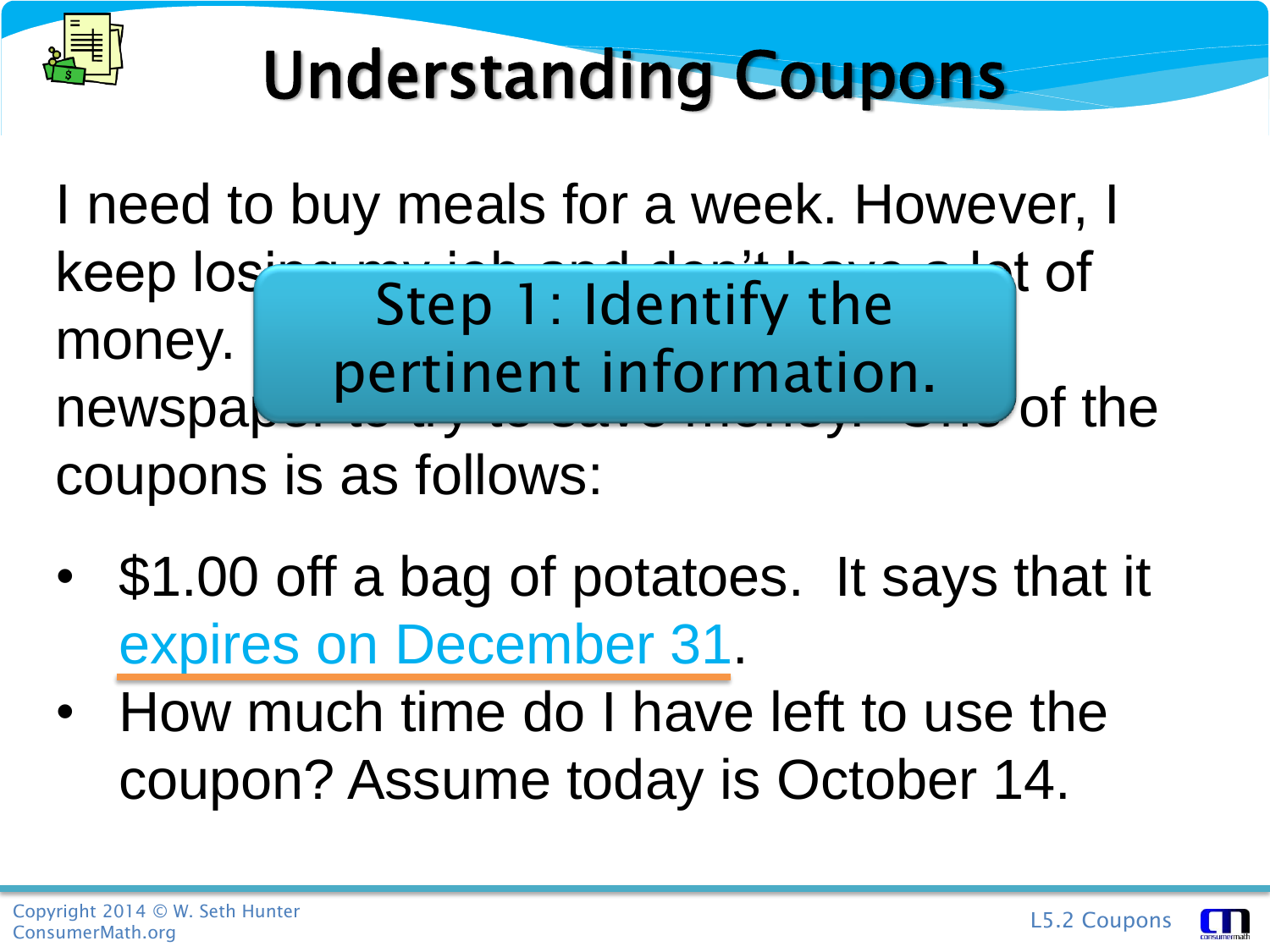

I need to buy meals for a week. However, I keep losing my job and don't have a lot of money. Step 2: Do the Math.  $newspa$ ,  $\ldots$  to  $t$  to save money.  $\ldots$  of the coupons is as follows:

- \$1.00 off a bag of potatoes. It says that it expires on December 31.
- How much time do I have left to use the coupon? Assume today is October 14.

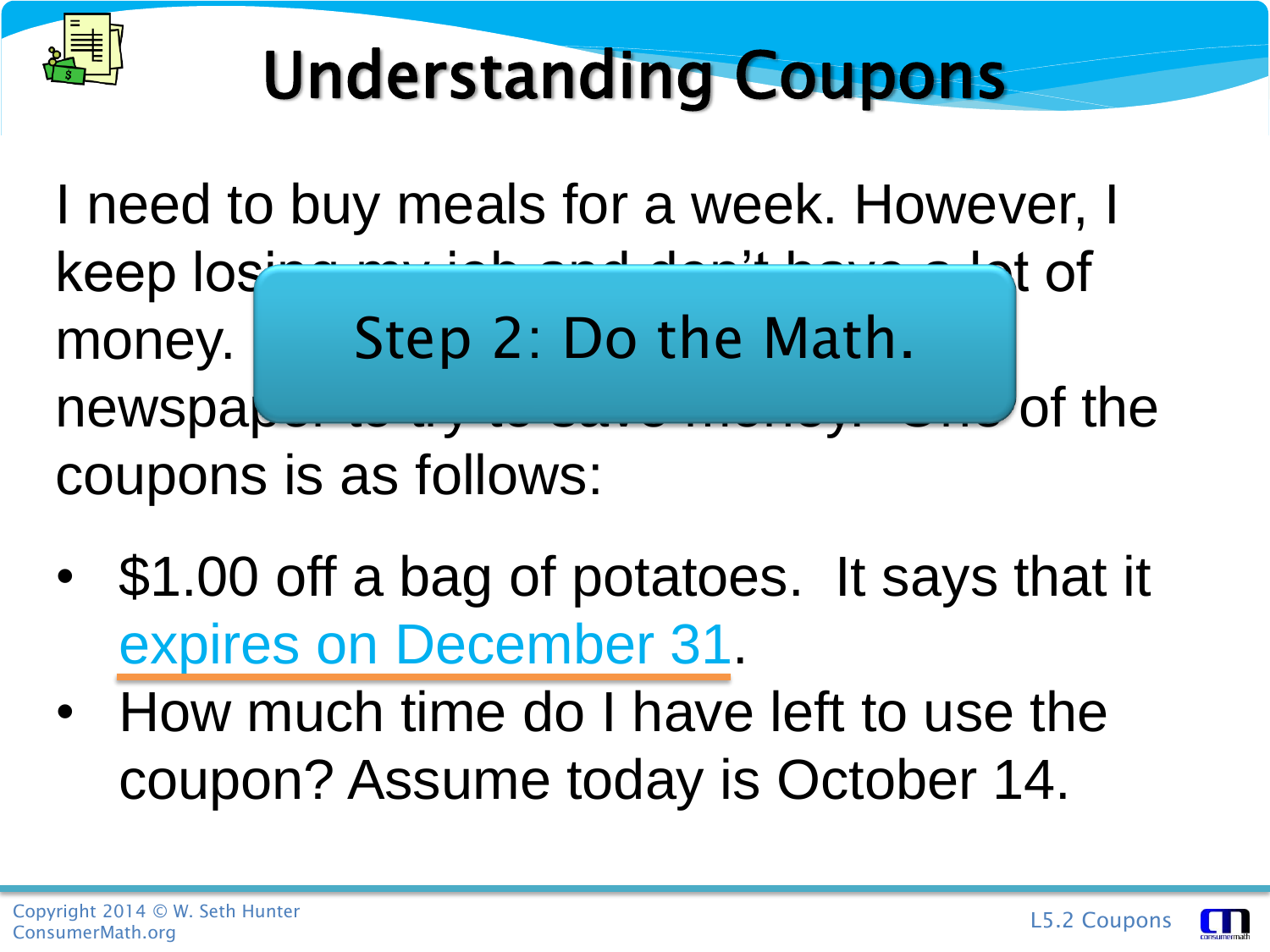

|              | <b>October</b>                               | <b>November</b>           | <b>December</b>               |
|--------------|----------------------------------------------|---------------------------|-------------------------------|
|              | Su Mo Tu We Th Fr Sa<br>2 3                  | Su Mo Tu We Th Fr         | Mo Tu W: Th Fr Sa<br>5.<br>-6 |
|              | $\sqrt{10}$                                  | 3<br>$4^{\circ}$          | 12 13<br>11                   |
| $\mathbf{R}$ | 12 13 14 15 16 17 18<br>19 20 zi 22 23 24 25 | 9 10 11 12<br>16 17 18 19 | 18 19 20<br>27                |
| Total Day er | 26 27 28 2 31 31                             | 23 24 25 26<br>30         |                               |
|              | 7:0 14:0 21:0 28:0                           | 5:0 13:Q 19:0 27          |                               |
|              |                                              |                           |                               |
|              |                                              |                           |                               |
|              |                                              |                           |                               |
|              |                                              |                           |                               |
|              |                                              |                           |                               |

#### $31 - 14 = 17$  Days for October

• Assume today is October 14.



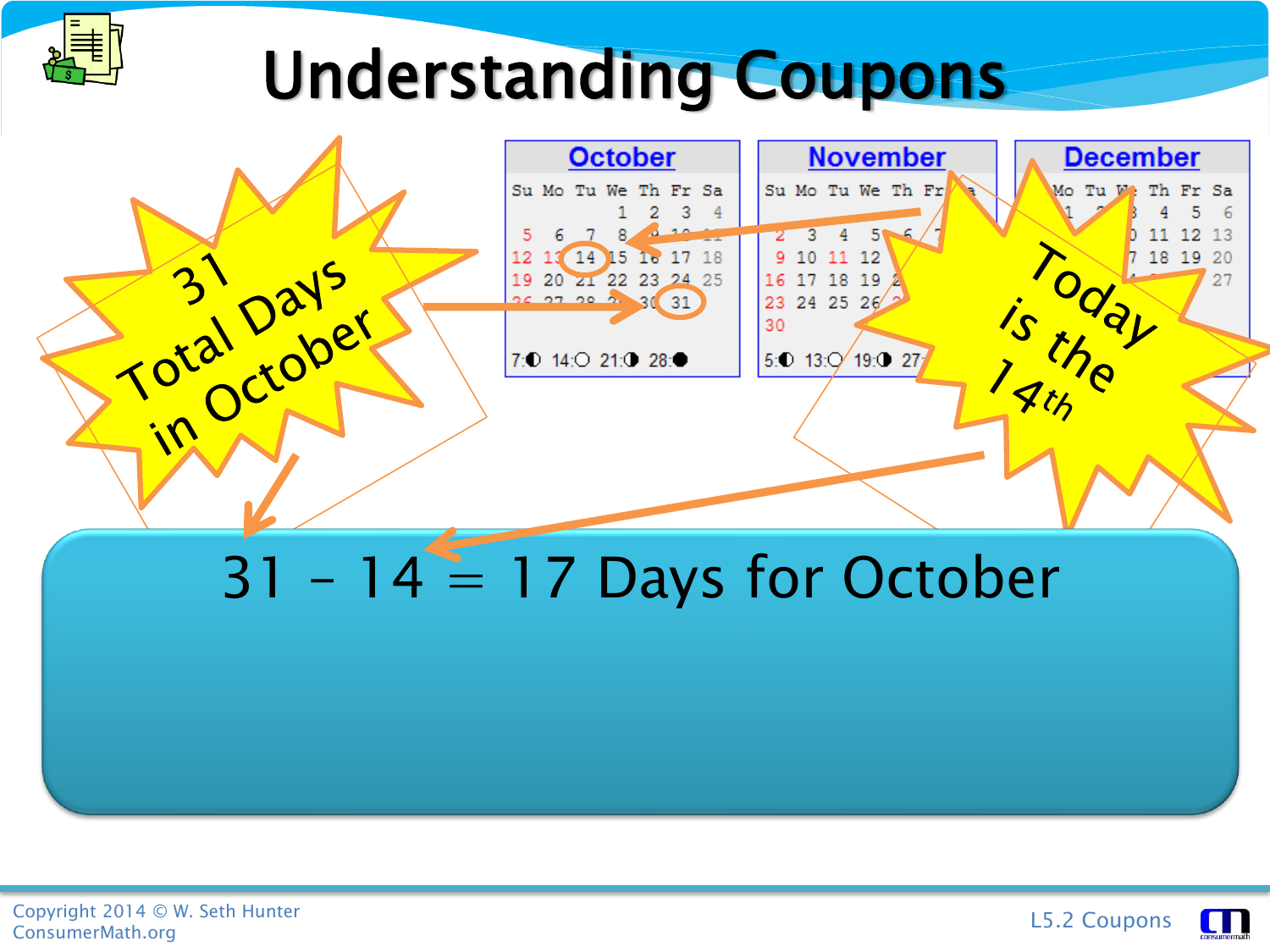

|  |  | <b>October</b>         |  |    |  | <b>November</b>      |  |  |                        | <b>December</b> |  |  |
|--|--|------------------------|--|----|--|----------------------|--|--|------------------------|-----------------|--|--|
|  |  | Su Mo Tu We Th Fr Sa   |  |    |  | Su Mo Tu We Th Fr Sa |  |  | Su Mo Tu We Th Fr Sa   |                 |  |  |
|  |  |                        |  |    |  |                      |  |  |                        | 1 2 3 4 5 6     |  |  |
|  |  | 6 7 8 9 10             |  |    |  | 3 4 5 6 7            |  |  |                        | 8 9 10 11 12 13 |  |  |
|  |  | 12 13 14 15 16 17 1    |  |    |  | 9 10 11 12 13 14 15  |  |  | 4 15 16 17 18 19 20    |                 |  |  |
|  |  | 19 20 21 22 23 24 25   |  |    |  | 16 17 18 19 20 21 22 |  |  | 1 22 23 24 25 26 27    |                 |  |  |
|  |  | 26 27 28 29 30 31      |  |    |  | 23 24 25 26 27 28 29 |  |  | 28 29 30 31            |                 |  |  |
|  |  |                        |  | 30 |  |                      |  |  |                        |                 |  |  |
|  |  | 7: 0 14: 0 21: 0 28: 0 |  |    |  | 5:0 13:0 19:0 27:0   |  |  | 5: 0 12: 0 19: 0 27: 0 |                 |  |  |
|  |  |                        |  |    |  |                      |  |  |                        |                 |  |  |

#### $31 - 14 = 17$  Days for October expires 30. Days for November 1986

• Assume today is October 14.



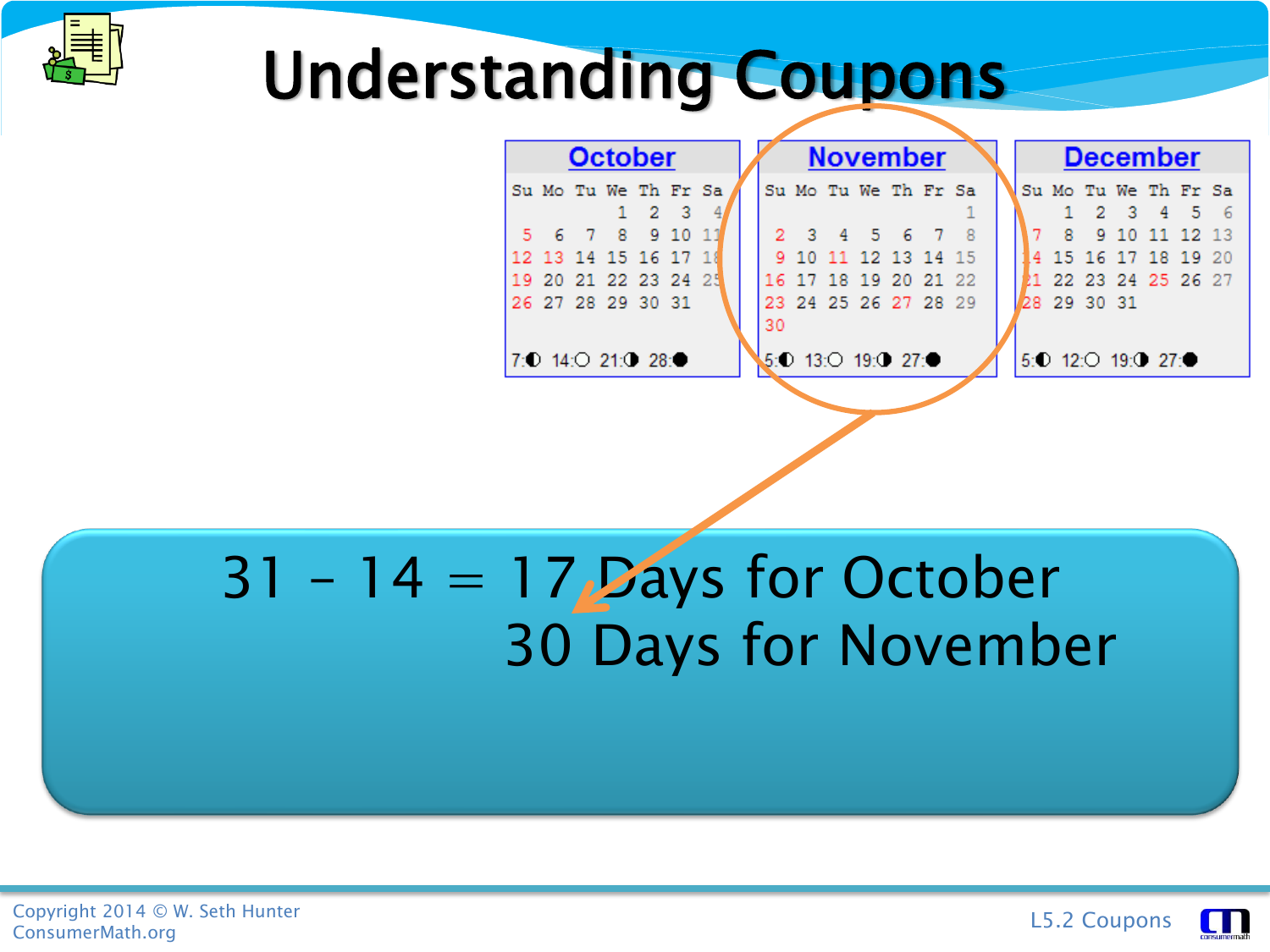

| <b>October</b><br><b>November</b> |                      |  |  |                   |  |  |  |    |  |                        | <b>December</b> |  |  |  |                                                      |  |  |  |  |
|-----------------------------------|----------------------|--|--|-------------------|--|--|--|----|--|------------------------|-----------------|--|--|--|------------------------------------------------------|--|--|--|--|
|                                   | Su Mo Tu We Th Fr Sa |  |  |                   |  |  |  |    |  | Su Mo Tu We Th Fr Sa   |                 |  |  |  | Su Mo Tu We Th Fr Sa                                 |  |  |  |  |
|                                   |                      |  |  | $1\quad 2\quad 3$ |  |  |  |    |  |                        |                 |  |  |  | 1 2 3 4 5 6                                          |  |  |  |  |
|                                   |                      |  |  | 6 7 8 9 10        |  |  |  |    |  | 2 3 4 5 6 7            |                 |  |  |  | 7 8 9 10 11 12 13                                    |  |  |  |  |
|                                   | 12 13 14 15 16 17 18 |  |  |                   |  |  |  |    |  | 9 10 11 12 13 14 15    |                 |  |  |  | 14 15 16 17 18 19 20                                 |  |  |  |  |
|                                   | 19 20 21 22 23 24 25 |  |  |                   |  |  |  |    |  | 16 17 18 19 20 21 22   |                 |  |  |  | 21 22 23 24 25 26 27                                 |  |  |  |  |
|                                   | 26 27 28 29 30 31    |  |  |                   |  |  |  |    |  | 23 24 25 26 27 28 29   |                 |  |  |  | 28 29 30 31                                          |  |  |  |  |
|                                   |                      |  |  |                   |  |  |  | 30 |  |                        |                 |  |  |  |                                                      |  |  |  |  |
|                                   | 7:0 14:0 21:0 28:0   |  |  |                   |  |  |  |    |  | 5: 0 13: 0 19: 0 27: 0 |                 |  |  |  | 6: $\bullet$ 12: $\circ$ 19: $\bullet$ 27: $\bullet$ |  |  |  |  |

#### $31 - 14 = 17$  Days for October expires 30 Days for November do I have left to use the coupon of the coupon of the coupon of the coupon of the coupon of the coupon of the coupon of the coupon of the coupon of the coupon of the coupon of the coupon of the coupon of the coupon of the

• Assume today is October 14.



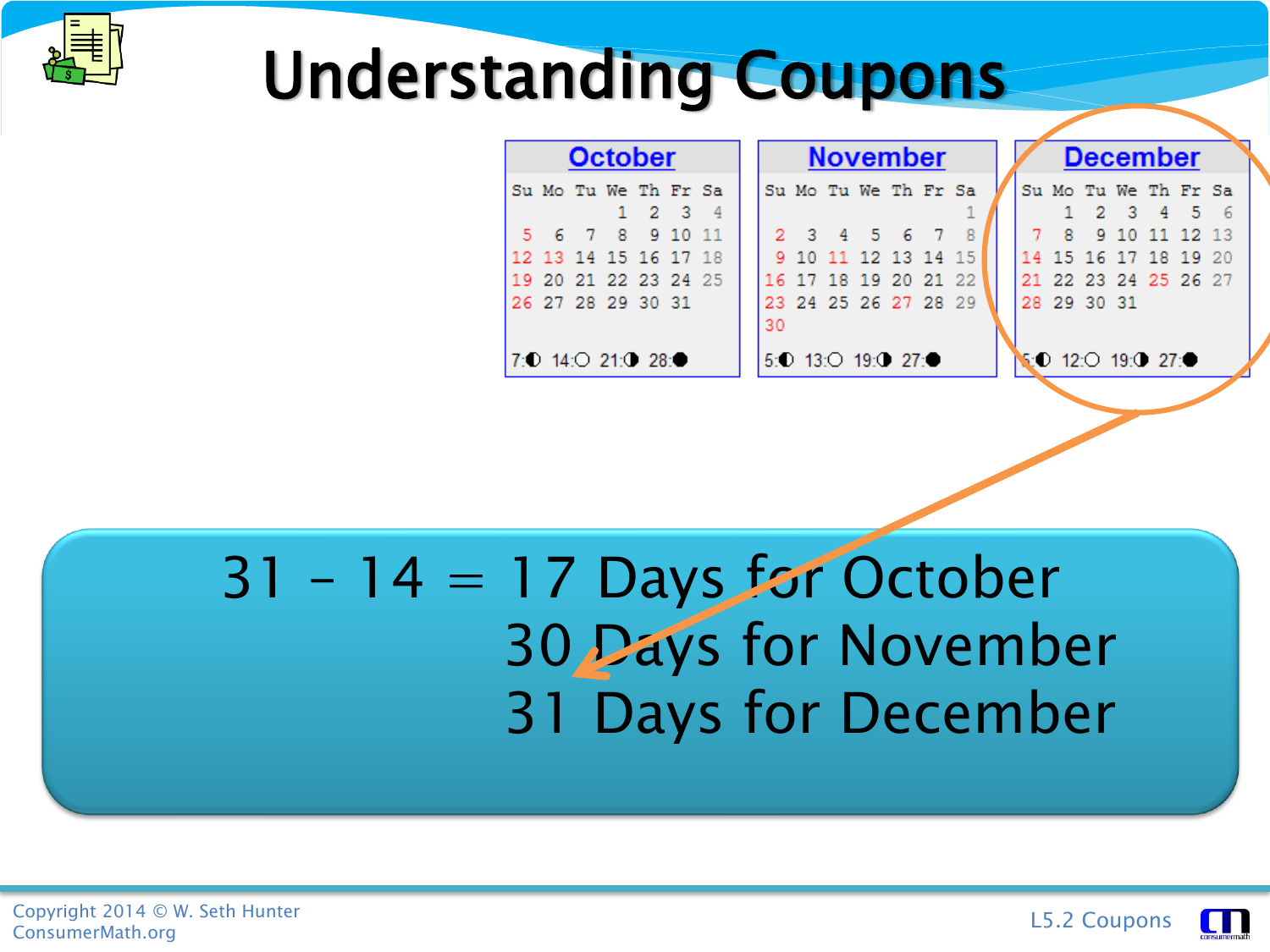

|                      |  | <b>October</b> |     |    | <b>November</b> |  |  |                        |  |  |  | <b>December</b> |                        |             |  |  |  |  |  |  |
|----------------------|--|----------------|-----|----|-----------------|--|--|------------------------|--|--|--|-----------------|------------------------|-------------|--|--|--|--|--|--|
| Su Mo Tu We Th Fr Sa |  | $1 \t2 \t3$    |     |    |                 |  |  | Su Mo Tu We Th Fr Sa   |  |  |  |                 | Su Mo Tu We Th Fr Sa   | 1 2 3 4 5 6 |  |  |  |  |  |  |
|                      |  | 6 7 8 9 10     | -11 |    |                 |  |  | 2 3 4 5 6 7            |  |  |  |                 | 7 8 9 10 11 12 13      |             |  |  |  |  |  |  |
| 12 13 14 15 16 17 18 |  |                |     |    |                 |  |  | 9 10 11 12 13 14 15    |  |  |  |                 | 14 15 16 17 18 19 20   |             |  |  |  |  |  |  |
| 19 20 21 22 23 24 25 |  |                |     |    |                 |  |  | 16 17 18 19 20 21 22   |  |  |  |                 | 21 22 23 24 25 26 27   |             |  |  |  |  |  |  |
| 26 27 28 29 30 31    |  |                |     | 30 |                 |  |  | 23 24 25 26 27 28 29   |  |  |  |                 | 28 29 30 31            |             |  |  |  |  |  |  |
| 7:0 14:0 21:0 28:0   |  |                |     |    |                 |  |  | 5: 0 13: 0 19: 0 27: 0 |  |  |  |                 | 5: 0 12: 0 19: 0 27: 0 |             |  |  |  |  |  |  |

#### $31 - 14 = 17$  Days for October expires 30. Days for November 1986  $+ 31$  Days for December

• Assume today is October 14.

Copyright 2014 © W. Seth Hunter Copyright 2014 © W. Seth Hunter<br>ConsumerMath.org L5.2 Coupons

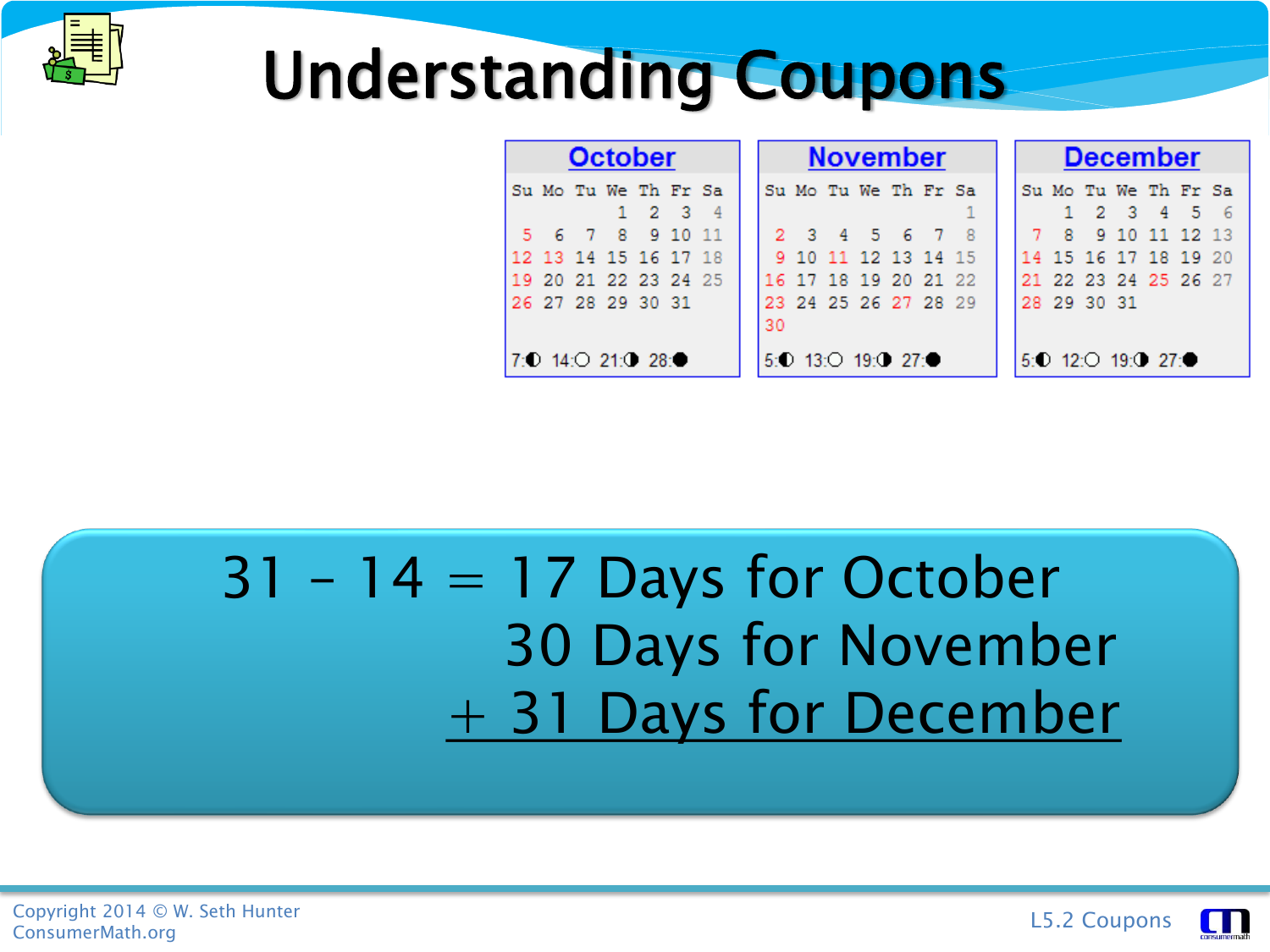

|                      |  | <b>October</b>    |  |    |  | <b>November</b>      |  |  |                      | <b>December</b> |  |  |
|----------------------|--|-------------------|--|----|--|----------------------|--|--|----------------------|-----------------|--|--|
| Su Mo Tu We Th Fr Sa |  | $1\quad 2\quad 3$ |  |    |  | Su Mo Tu We Th Fr Sa |  |  | Su Mo Tu We Th Fr Sa | 1 2 3 4 5 6     |  |  |
| 5 6 7 8 9 10         |  |                   |  |    |  | 2 3 4 5 6 7 8        |  |  | 7 8 9 10 11 12 13    |                 |  |  |
| 12 13 14 15 16 17 18 |  |                   |  |    |  | 9 10 11 12 13 14 15  |  |  | 14 15 16 17 18 19 20 |                 |  |  |
| 19 20 21 22 23 24 25 |  |                   |  |    |  | 16 17 18 19 20 21 22 |  |  | 21 22 23 24 25 26 27 |                 |  |  |
| 26 27 28 29 30 31    |  |                   |  |    |  | 23 24 25 26 27 28 29 |  |  | 28 29 30 31          |                 |  |  |
|                      |  |                   |  | 30 |  |                      |  |  |                      |                 |  |  |
| 7:0 14:0 21:0 28:0   |  |                   |  |    |  | $5:0$ 13:0 19:0 27:0 |  |  | $5:0$ 12:0 19:0 27:0 |                 |  |  |

#### $31 - 14 = 17$  Days for October expires 30. Days for November  $+$  31 Days for December **14. The Tays is October 14. In the 14. In the 14. In the 14. In the 14. In the 14. In the 14. In the 14. In the 14. In the 14. In the 14. In the 14. In the 14. In the 14. In the 14. In the 14. In the 14. In the 14. In the**

Copyright 2014 © W. Seth Hunter Copyright 2014 © W. Seth Hunter<br>ConsumerMath.org L5.2 Coupons

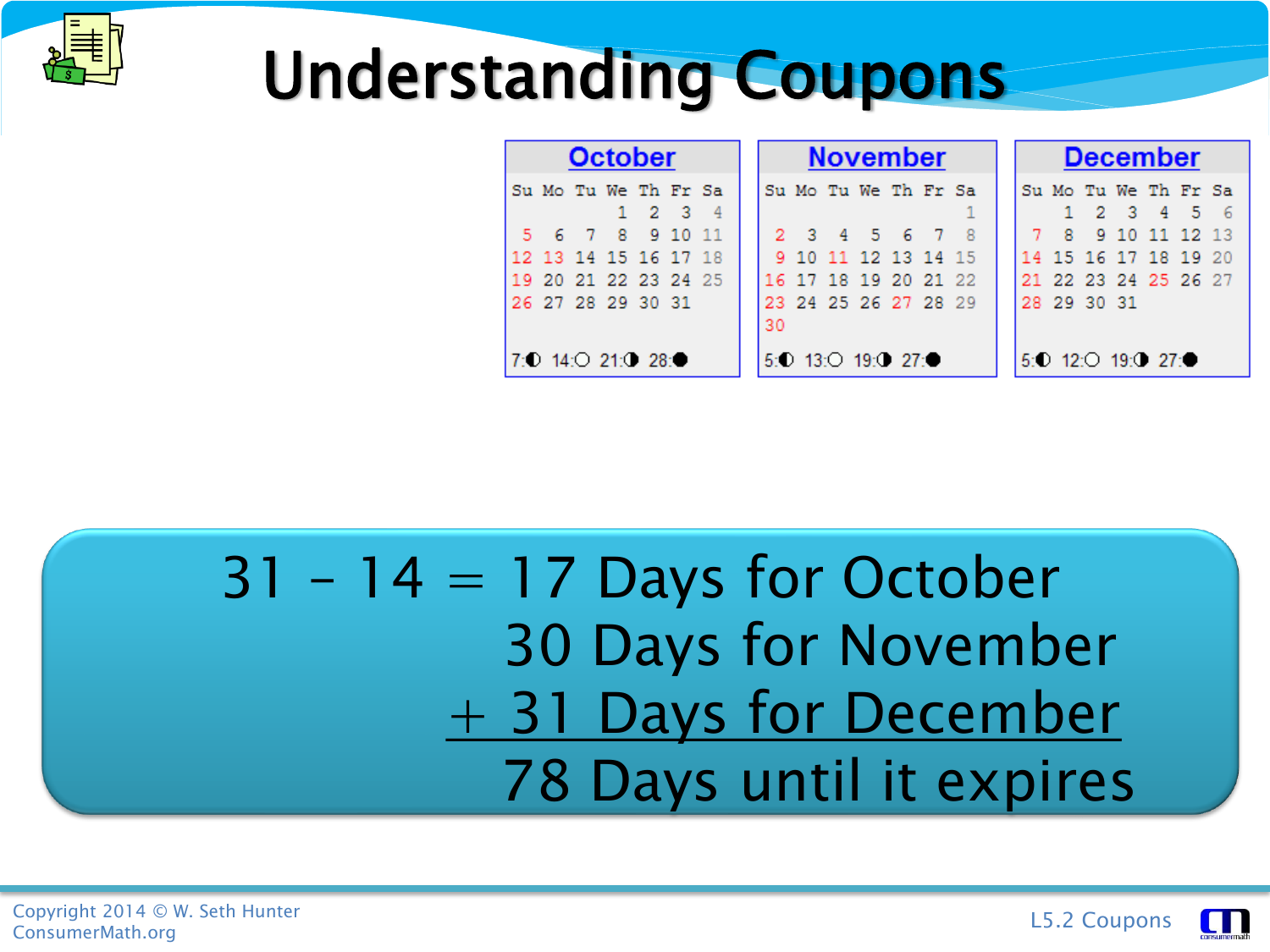

I have another coupon. It says: Save \$0.50 on a carton of juice. A carton costs \$4.99.

What is my total cost?



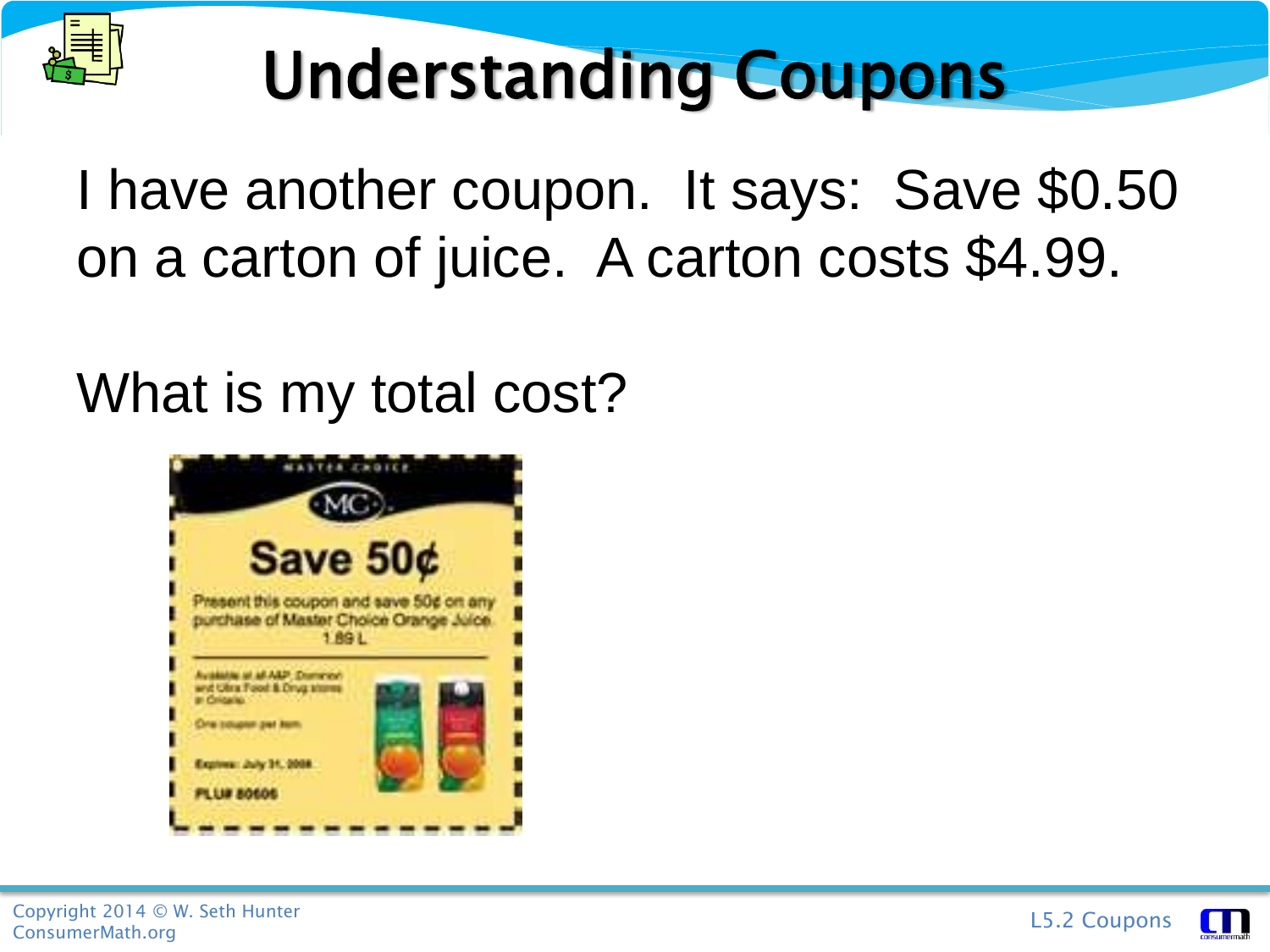

I have another coupon. It says: Save \$0.50 on a carton of juice. A carton costs \$4.99.

What is my total cost?



 $$4.99 - 0.50 =$ 



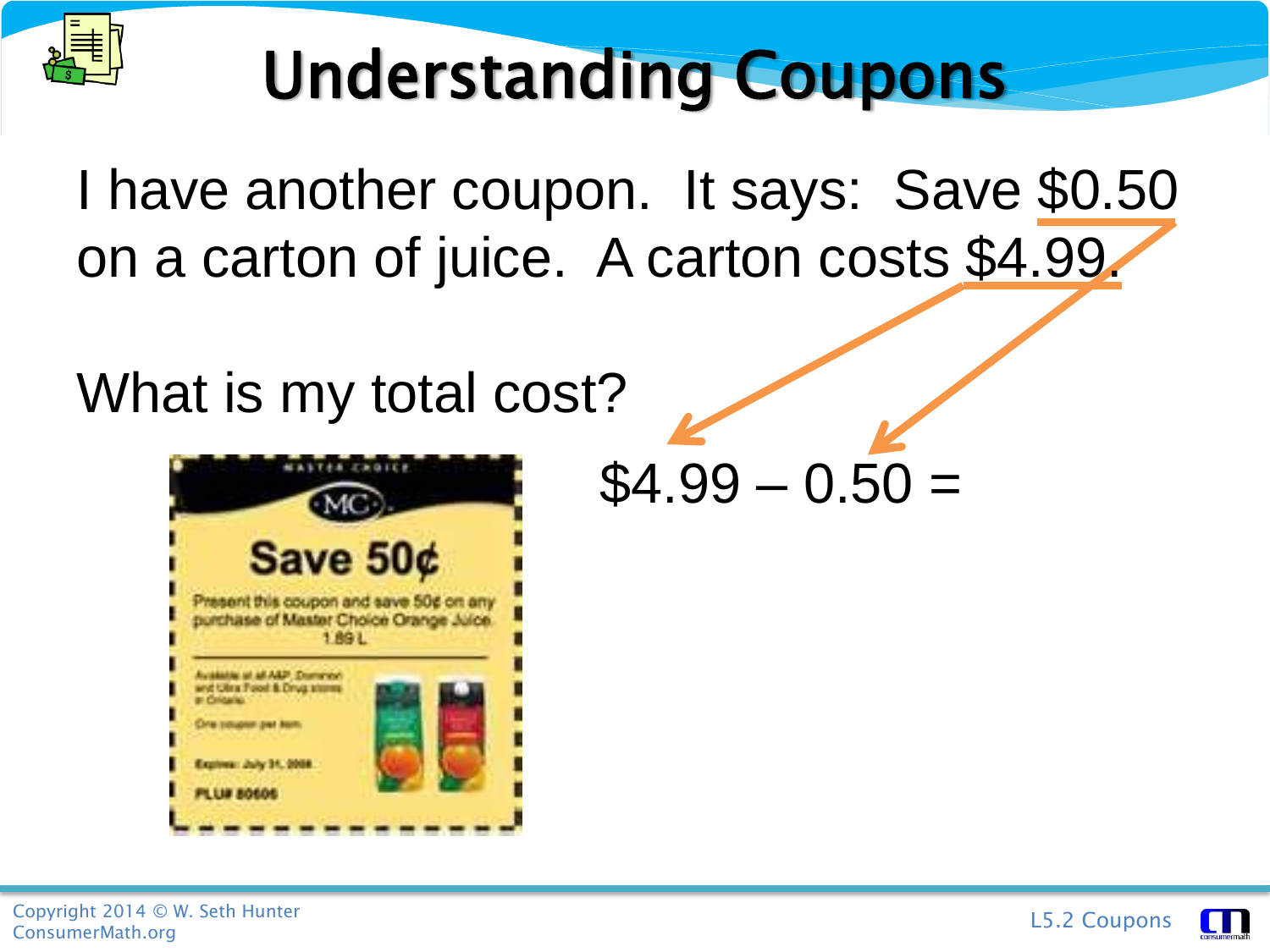

I have another coupon. It says: Save \$0.50 on a carton of juice. A carton costs \$4.99.

What is my total cost?



 $$4.99 - 0.50 = $4.49$ 



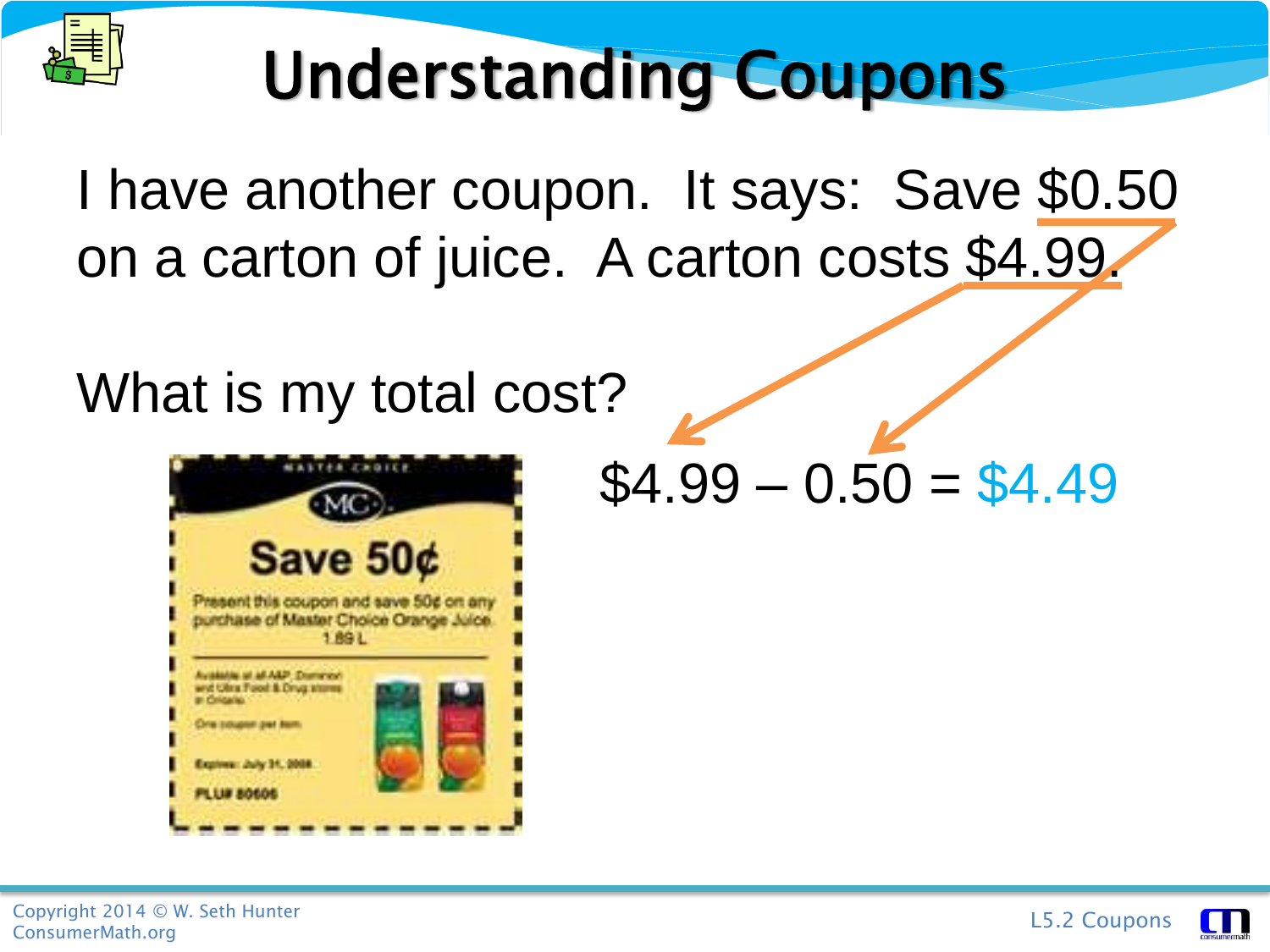

#### I have a third coupon. It says: SAVE \$1.00 on two bottles of juice. One bottle costs \$3.79.

#### What is my total cost?





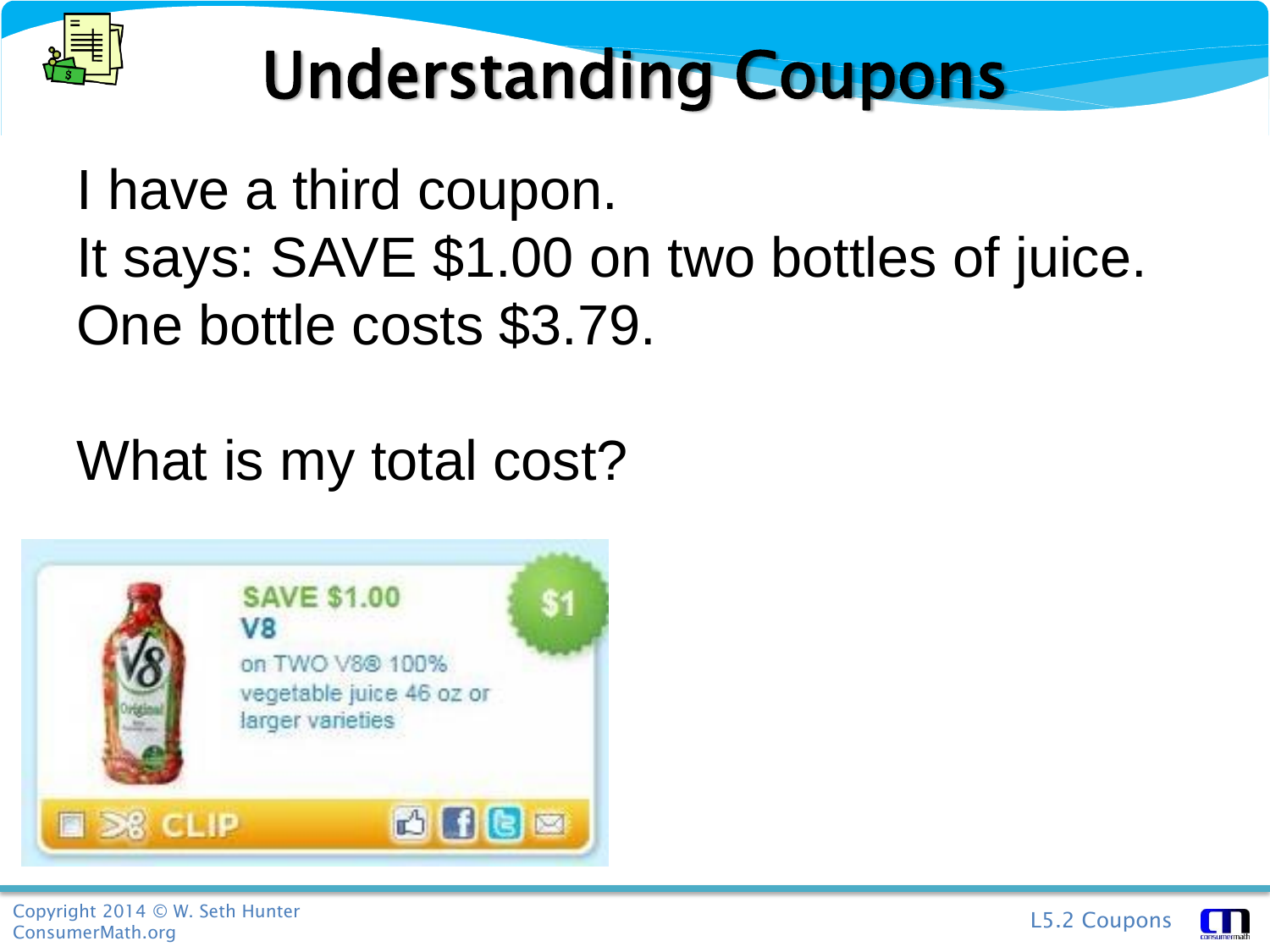

#### I have a third coupon. It says: SAVE \$1.00 on two bottles of juice. One bottle costs \$3.79. Step 1 \$3.79 Remember: this coupon What is my total cost?  $\mathsf{X}$ requires you to buy \$7.582 bottles! **SAVE \$1.00** \$1 V8 on TWO V8® 100% vegetable juice 46 oz or larger varieties 西门语画 **B** S& CLIP

Copyright 2014 © W. Seth Hunter Copyright 2014 © W. Seth Hunter<br>ConsumerMath.org L5.2 Coupons

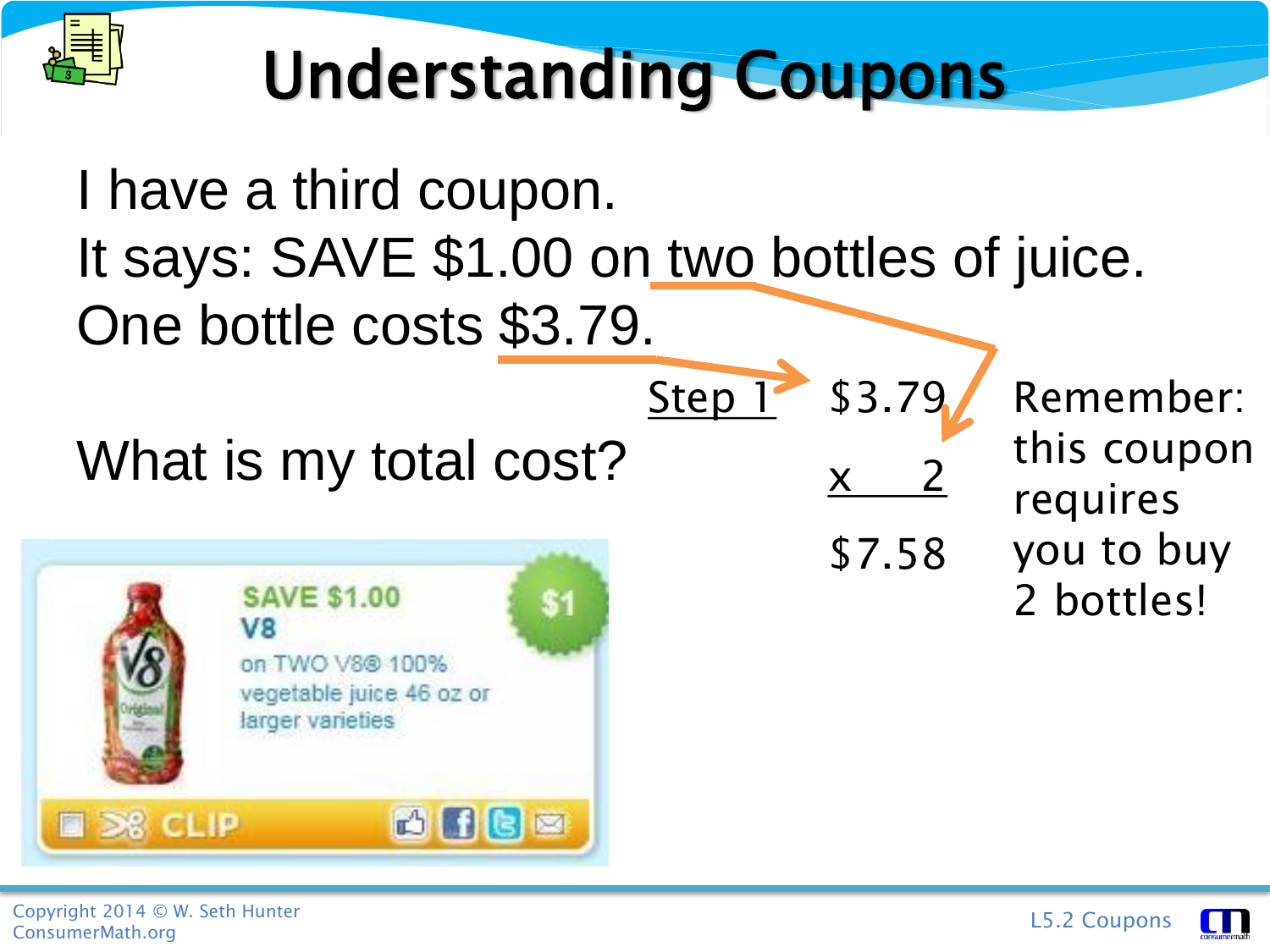

#### I have a third coupon. It says: SAVE \$1.00 on two bottles of juice. One bottle costs \$3.79.

Step 1 \$3.79 Remember: What is my total cost? $x \quad 2$ \$7.58 **SAVE \$1.00** \$1 V8 on TWO V8® 100% Step 2 \$7.58 vegetable juice 46 oz or larger varieties - 1.00 西门语画 **B** S& CLIP

this coupon requires you to buy 2 bottles!



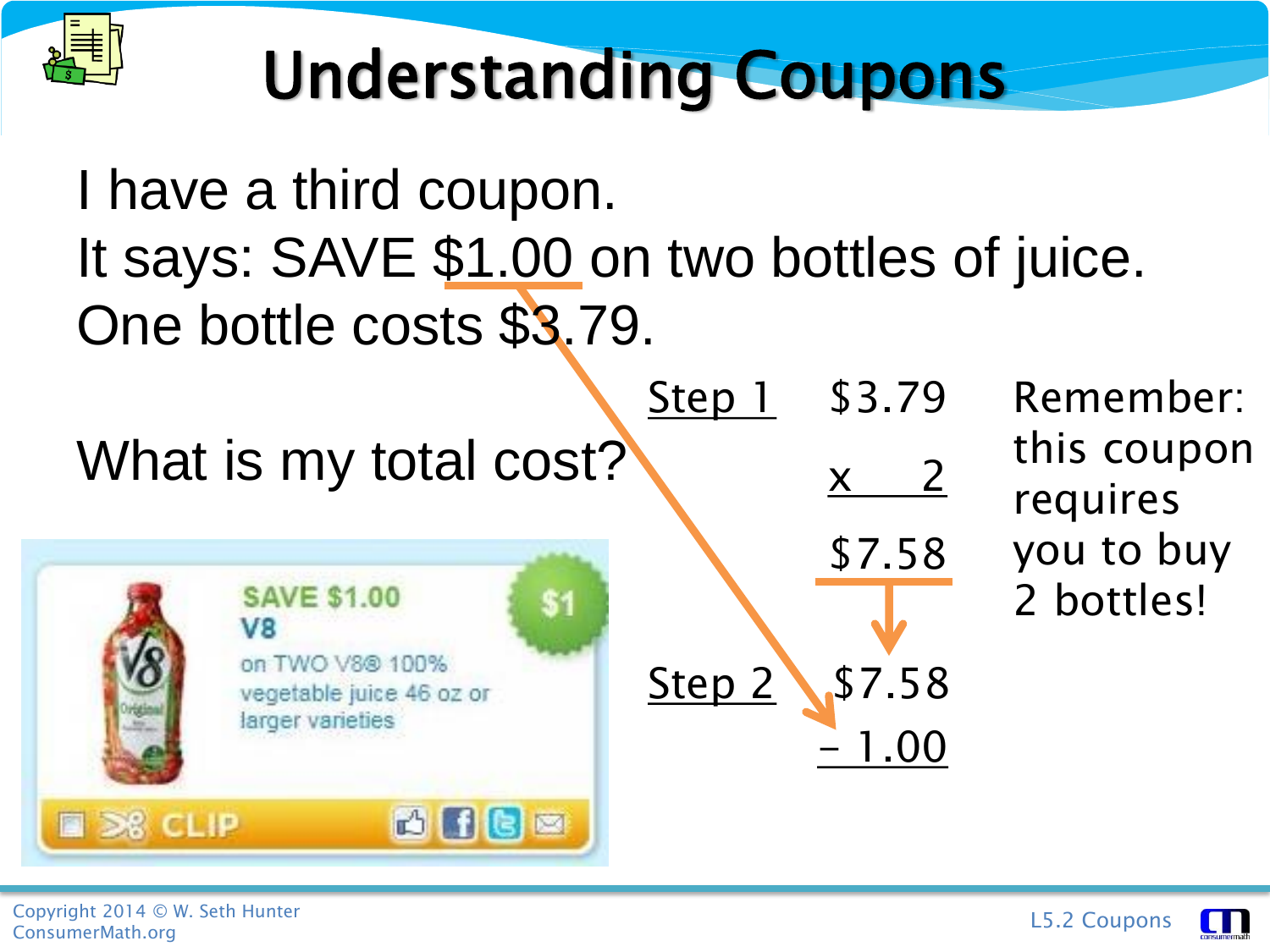

I have a third coupon. It says: SAVE \$1.00 on two bottles of juice. One bottle costs \$3.79.

|  |  |  |  |  | What is my total cost? |
|--|--|--|--|--|------------------------|
|--|--|--|--|--|------------------------|



| <b>JJ.</b> IJ             |              |
|---------------------------|--------------|
| $\boldsymbol{\mathsf{X}}$ | $\mathbf{Z}$ |
| \$7.58                    |              |

- 1.00

6.58

Step 1 \$3.79 Remember: this coupon requires you to buy 2 bottles!

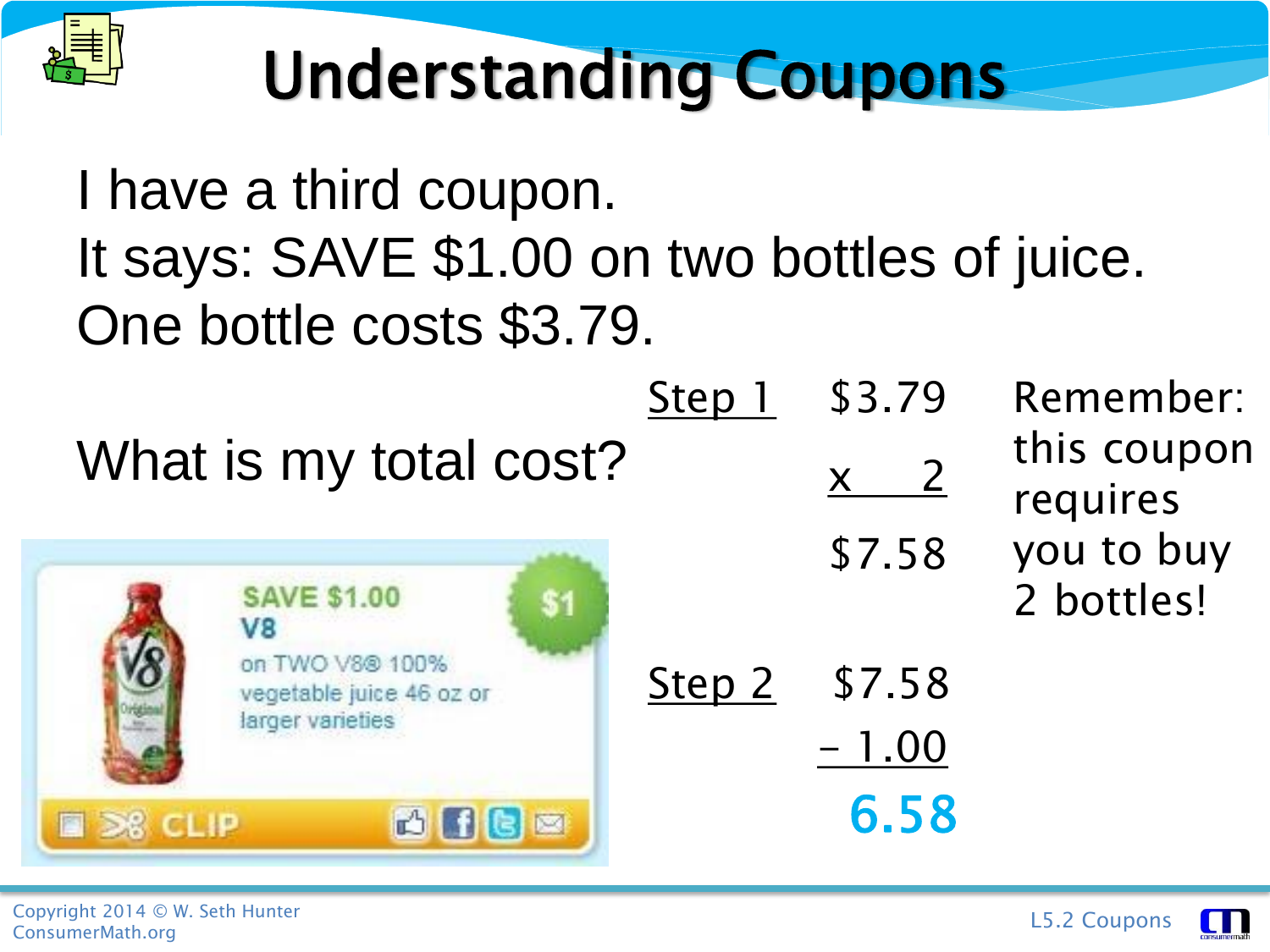

#### Review:



1. When does it expire?

#### 2. How much will it save me?